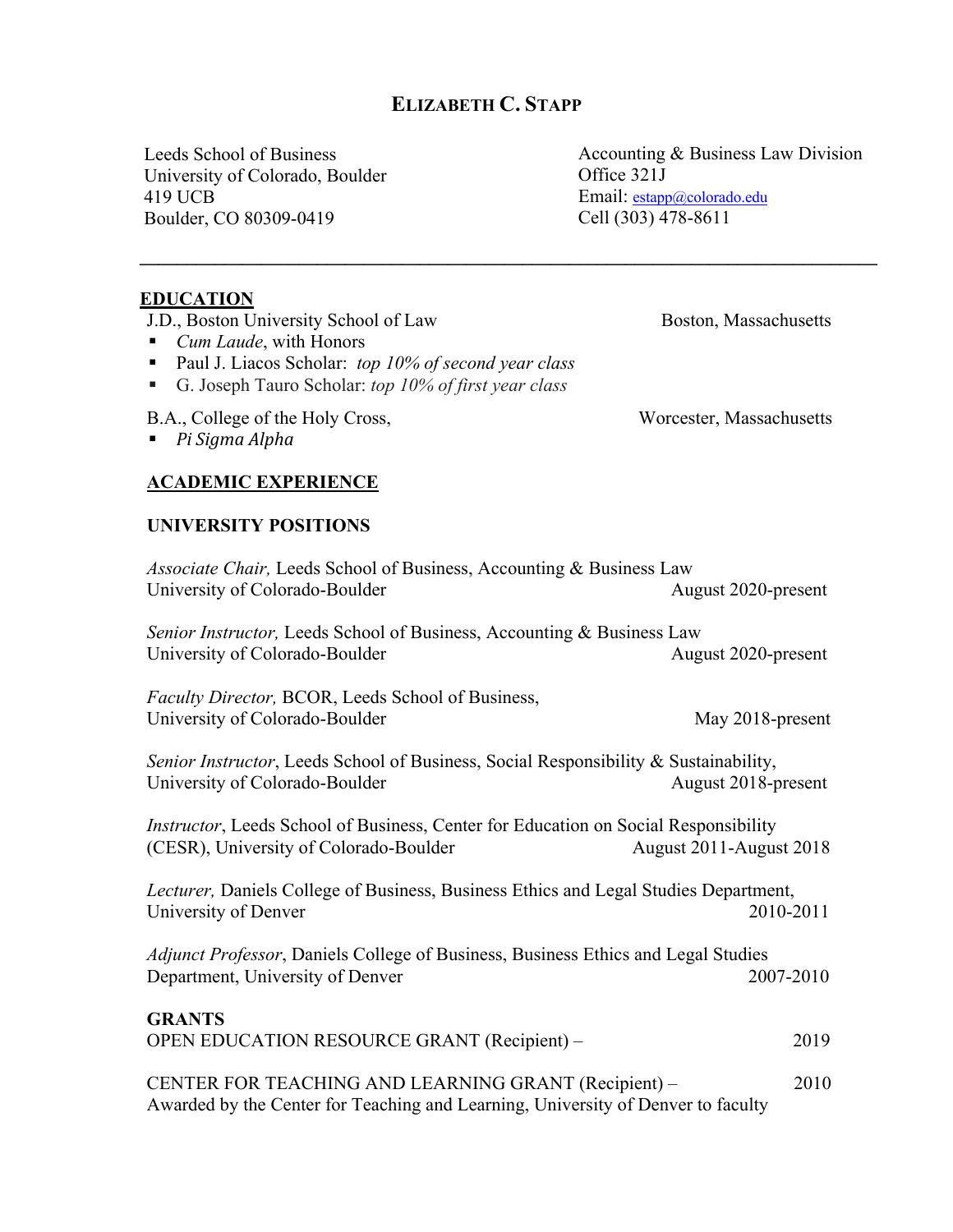members who show promise and dedication towards the development and promotion of online course curriculum. Used grant to develop an online offering of a required introductory course.

PUBLIC INTEREST GRANT (Recipient) – 1998 Awarded by Boston University School of Law to a law student demonstrating a firm commitment to legal work that serves the public interest. Used grant to develop outreach and educational support for victims of domestic violence within Boulder County, Boulder, Colorado.

#### **AWARDS AND HONORS**

JOSEPH L. FRANSCONA TEACHING EXCELLENCE AWARD (Recipient)– 2019 Nominations are made for those faculty "...who go beyond the bounds of 'textbook teaching' and strive to inspire students, to engage students' minds and develop their mental powers, to influence students to take broad perspective, and in the words of the Falkenberg family, 'move the students' minds to see what is going on around them'."

JOSEPH L. FRANSCONA TEACHING EXCELLENCE AWARD (Finalist) 2017/ 2018 Nominations are made for those faculty "...who go beyond the bounds of 'textbook teaching' and strive to inspire students, to engage students' minds and develop their mental powers, to influence students to take broad perspective, and in the words of the Falkenberg family, 'move the students' minds to see what is going on around them'."

MARINUS SMITH AWARD Recipient – 2014/2017 Awarded by the CU Parents Association to people who have made a significant impact on the lives of CU undergraduate students.

#### OUTSTANDING FACULTY AWARD Recipient – 2011 Awarded by Greek Life for outstanding advising and support of the Greek Life at the University of Denver.

PIONEER PROFESSOR – 2010 elected by the University of Denver Athletic Department to serve in "Pioneer Professors Program" faculty liaison for University of Denver's Women's Lacrosse Program.

### FACULTY OF THE MONTH, NATIONAL RESIDENCE HALL HONORARY PIONEER CHAPTER Recipient – 2010

An "OTM" award is a nomination written by a student or faculty member about another individual or organization who they think has done an outstanding job in the month of the nomination.

# **NOMINATIONS** DIVERSE SCHOLARS PROGRAM FACULTY AWARD (Nomination) – 2019 DISABILITY SERVICE AWARD (Nomination) – 2017

ward given to faculty to demonstrate commitment and support of CU students with disabilities, Disabilities Services, and the disability community as a whole.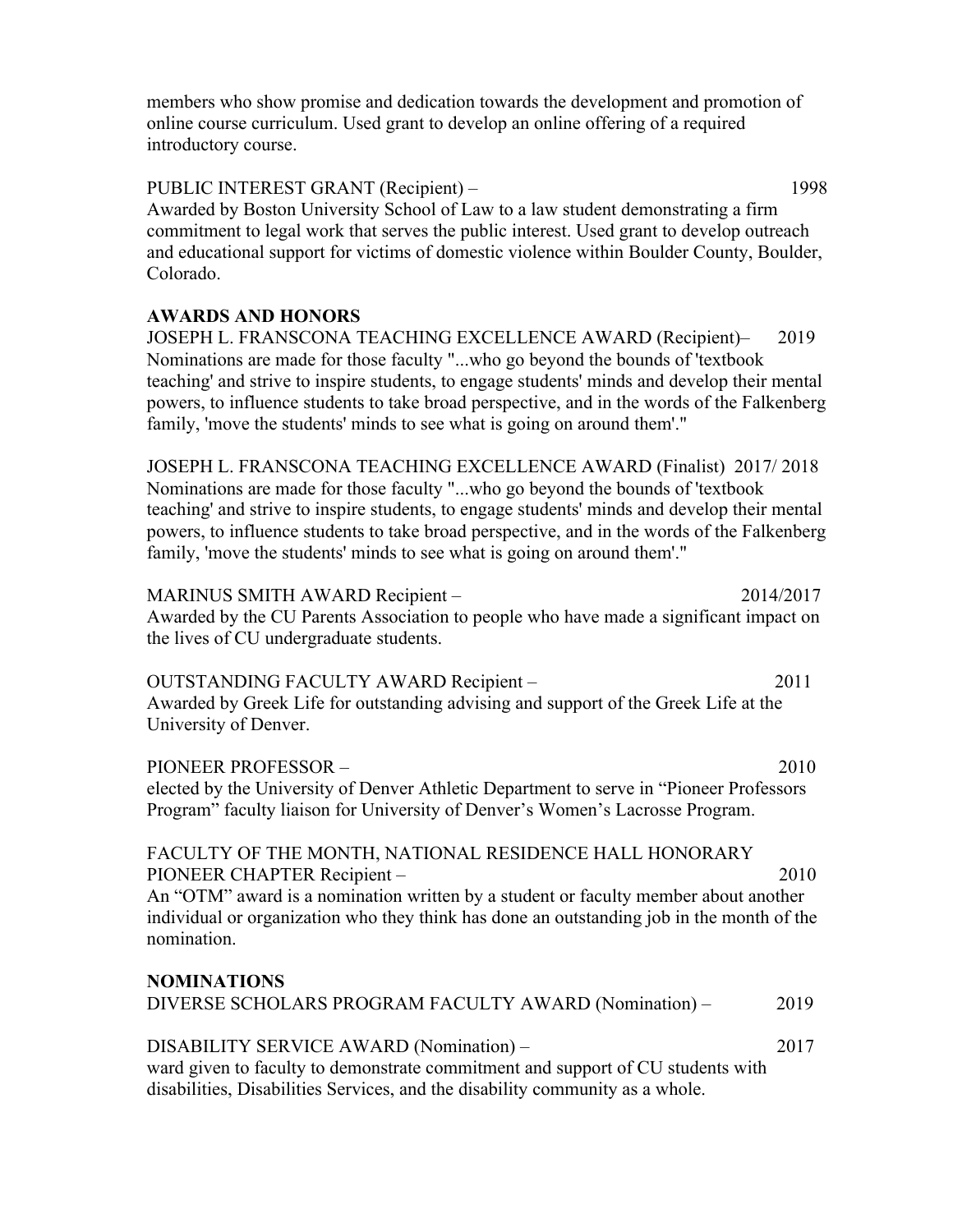JOSEPH L. FRANSCONA TEACHING EXCELLENCE AWARD (Nominated, but ineligible, each academic year at Leeds) – 2012-present Nominations are made for those faculty "...who go beyond the bounds of 'textbook teaching' and strive to inspire students, to engage students' minds and develop their mental powers, to influence students to take broad perspective, and in the words of the Falkenberg family, 'move the students' minds to see what is going on around them'."

"OUTSTANDING FACULTY AWARD" (Nomination) – 2011 & 2012 Awarded by Greek Life for outstanding advising and support of the Greek Life at the University of Denver.

RUTH MURRAY UNDERHILL TEACHING AWARD (Nomination) – 2010 This award is given in recognition of excellence in teaching by an adjunct faculty member. The honoree must have taught at least one course per year in at the University in a degreegranting program for each of the three years prior to the nomination.

DANIELS AWARD FOR EXCELLENCE (Nomination) – 2008 & 2009 Award honors faculty members for their outstanding contribution to the Daniels College of Business and for their demonstration of the Daniels' goals of leadership, ethical behavior, appreciation of diversity, and commitment to the community.

OUTSTANDING STUDENT ORGANIZATION ADVISOR (Nomination) –2008 &2009 Nomination "signifies that  $\dots$  ha[s] demonstrated what it means to be a leader academically...."

## **TEACHING**

## **COURSES TAUGHT**

## **UNIVERSITY OF COLORADO, LEEDS SCHOOL OF BUSINESS**

- BCOR Applied Semester Experience (BASE), *undergraduate*
- Advanced Business Law, *undergraduate*
- Business Law, Ethics, and Social Responsibility, *undergraduate* (consistently receives the highest instructor/course ratings among the "Mods" courses)
- Business Applications of Social Responsibility, *undergraduate* (consistently received the highest instructor ratings among the BCOR courses)
- Corporate Boards in Action, *undergraduate*
- Introduction to Business, Friday Discussion, *undergraduate*
- Independent Study, Hunter Taylor, *undergraduate*

## **UNIVERSITY OF DENVER, DANIELS COLLEGE OF BUSINES**

- § Foundations of Business Law, *undergraduate*
- Distance Learning Offering: Foundations of Business Law (course developer), *undergraduate*
- Contracts and Business (course developer), *undergraduate*
- § The Business Environment, *undergraduate*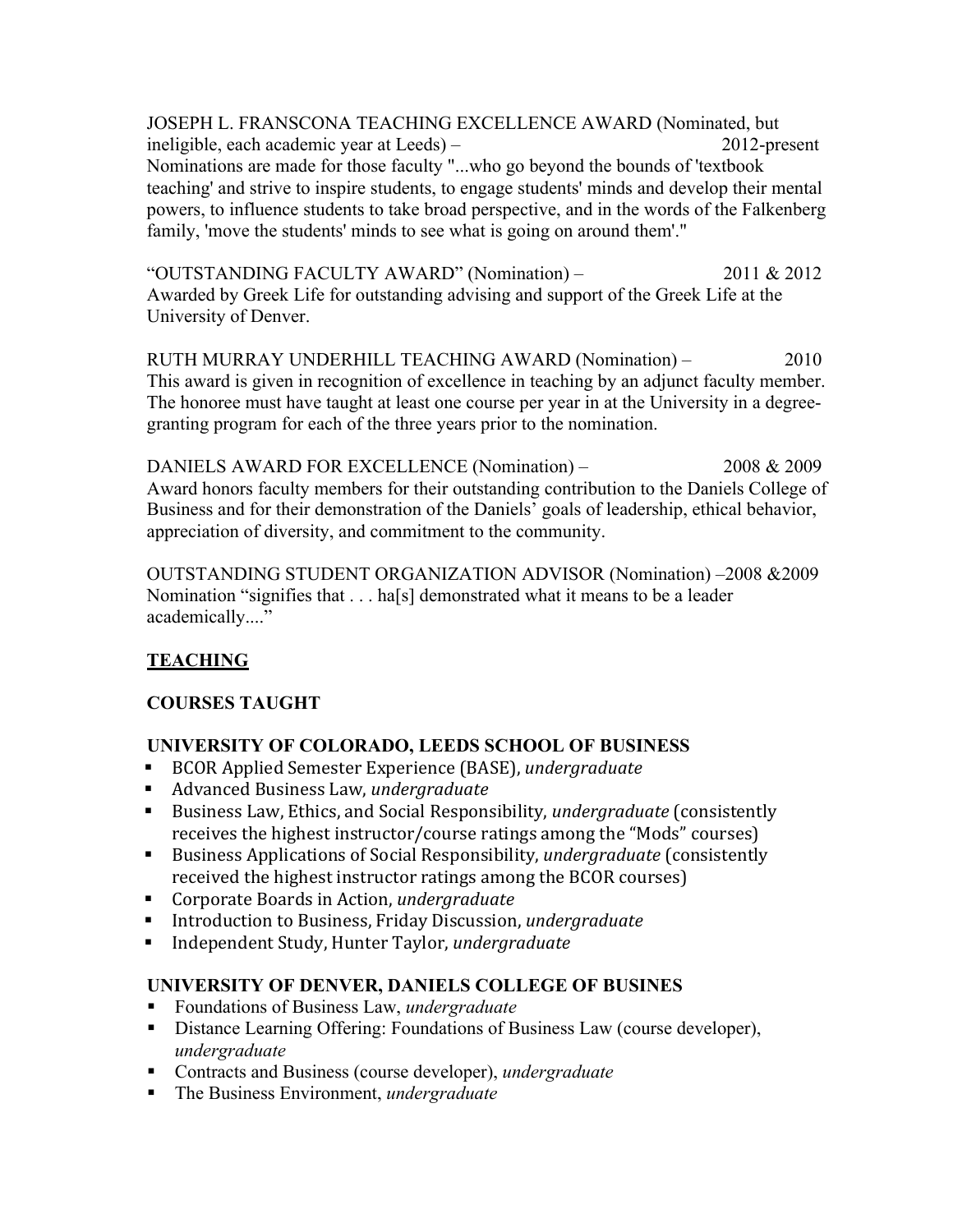- E-Commerce & Ethics (course developer), *undergraduate*
- Topics: Moot Court (course developer), *undergraduate*
- Ethics for the 21<sup>st</sup> Century, *MBA*
- Internship Advisor: Denver District Attorney's Office
- Independent Study: The Ethics of Law School Admission
- Independent Study: Title VII & Sexual Orientation
- Independent Study: Divorce & Children's Rights

#### **TEACHING MATERIALS**

- Revised all BASE course materials, BCOR Applied Semester Experience
- Course pack, Harvard Business Publishing, Corporate Boards in Action
- Course pack, Foundations of Business Law
- Case, "*Negotiating and Drafting a Contract to Stop the Lockout-How Should the NFL Proceed*?"
- Course pack, Contracts for Business
- Course pack, E-Commerce & Ethics
- Course pack, Legal Environment of Business

## **SERVICE**

#### **UNIVERSITY OF COLORADO, LEEDS SCHOOL OF BUSINESS**

#### **COMMITTEE WORK**

|                | Frascona Teaching Excellence Award Committee, Chair         | $(2019$ -present)        |
|----------------|-------------------------------------------------------------|--------------------------|
|                | Spring 2019, BASE Uplift Committee                          | $(2018$ -present)        |
| $\blacksquare$ | Senior Instructor Promotion Policy Task Force               | $(2018\text{-}present)$  |
| п.             | Faculty Leadership Institute (Campus-wide, invitation-only) | $(2018$ -present)        |
|                | <b>BESI Division Executive Committee</b>                    | $(2018\text{-present})$  |
|                | <b>CESR/BESI Representative, Leeds Executive Committee</b>  | $(2017 - 2019)$          |
|                | Second Year Curriculum Review Committee                     | (Spring/Summer, 2017)    |
|                | <b>BCOR Revision Committee</b>                              | (Fall 2014)              |
|                | Planning Committee, Conscious Capitalism Conference,        |                          |
|                | Center for Education on Social Responsibility               | (Fall 2013-Winter, 2014) |
|                | Member, Curriculum Think Tank                               | (Fall 2012-2014)         |
|                |                                                             |                          |

#### **OTHER SERVICE**

|                | • BCOR Curriculum, Faculty Director                          | $(May 2018-present)$  |
|----------------|--------------------------------------------------------------|-----------------------|
| $\blacksquare$ | Ethics Case Competition, Faculty Judge                       | (Fall 2019)           |
| $\blacksquare$ | End the Gap Initiative, Outreach                             | (Spring 2018)         |
|                | • Inclusive Access BCOR 2003, Coordinator                    | (Summer 2017-present) |
|                | <b>EXCEL Diverse Scholars Program, Mentor</b>                | (Summer 2016-present) |
|                | • Dean's Strategy Mapping Session, <i>Attendee</i>           | (Winter $2017$ )      |
|                | • Leeds Scholars Program Women's Conference, <i>Panelist</i> | (Fall 2016)           |
|                | • Mods BCOR 2003, Faculty Coordinator                        | (Summer 2015-present) |
|                | • Business Ethics Case Competition, Case Author              | (Winter $2015$ )      |
| $\blacksquare$ | Question/Answer Session with Lodewicjk deVink, Facilitator   | (Spring 2014)         |
| $\blacksquare$ | The Gillette Speakers Series, Coordinator                    | (Winter $2014$ )      |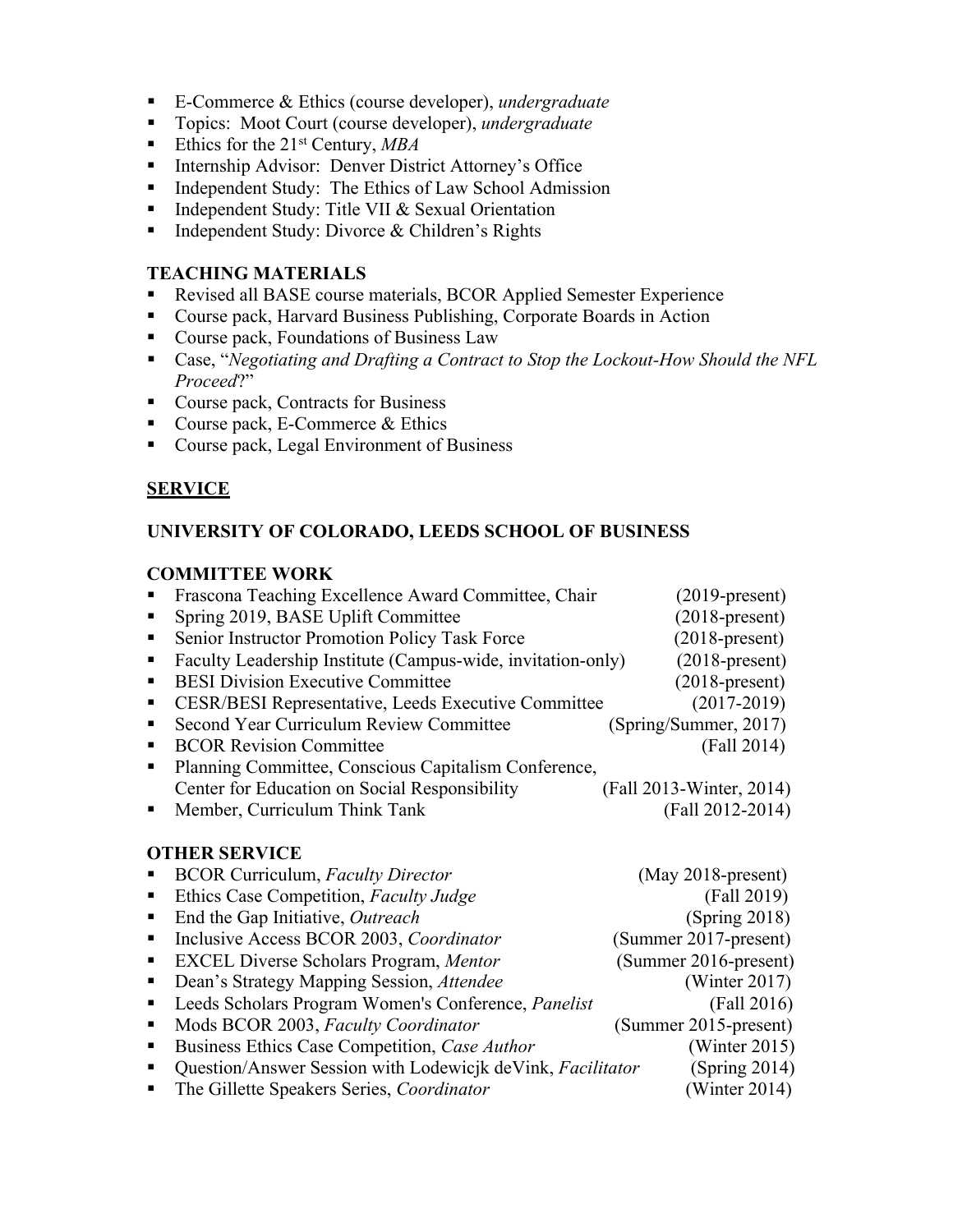- § CoLab, *Faculty Participant* (Fall 2013)
- BCOR 1010, *Discussion Leader Coordinator* (Spring 2013)
- Mock Trial Team, *Faculty Advisor* (Spring 2013-present)

■ May Leeds Graduation Ceremony, *Attendee* (Spring 2012-present)

■ Leeds School of Business, *Pre-law Advisor* (informal) (2011-present)

### **UNIVERSITY OF DENVER DANIELS COLLEGE OF BUSINESS**

- § Ethics Boot Camp, *Committee Member/Presenter*
- Debate Tournament, *Coordinator/Case author*
- Mock Trial Team, *Founder/Coordinator*
- Zeta Beta Tau Fraternity, Delta Gamma Sorority, and Delta Delta Delta Sorority, *Faculty Academic Advisor*

### **SERVICE TO COMMUNITY**

- Leadership St. Vrain, *Committee Member* (2018-present)
- Parlando School of Musical Arts, *Board Member* (2017-present)
- Congo, Ltd. (dba Just Legal), *Board Member* (2013-2018, acquired)
- Boulder Country Day School, *Mock Trial Instructor* (2014-present)

## **SCHOLARLY WORK**

## **ARTICLE**

*Exploring the New Legal Frontier of Social Networking Sites*, Rocky Mountain Academy of Legal and Business Studies (Winter, 2009)

## **BOOK CHAPTER**

Lead author, *Internal Controls and Whistle-Blowing,* "Good Business," (Rutledge Press, 2010) (chapter contribution).

## **REVIEW**

Review of *The Ethics of E-Discovery* by John Barkett*,* The Colorado Lawyer, Vol. 39, No. 3 (March 2010): 74.

## **SELECT MEDIA CONTRIBUTIONS**

- § Article Contributor: Let's Be Honest, Sheryl Sandberg Gets Criticized More Because She's a Woman, The Huffington Post (December 4, 2018). https://www.huffingtonpost.com/entry/facebook-sheryl-sandbergsexism\_us\_5c0692d2e4b07aec5752db68
- Show Guest: The Rules, eTown's PurpleState Podcast Season 1, Episode 3 (Recorded October 22, 2018).
- § Show Guest: *Moonves Aftermath-Did CBS Act Appropriately?,* KOA News Radio (September 11, 2018) https://koanewsradio.iheart.com/featured/colorado-s-morningnews/content/2018-09-11-moonves-aftermath-did-cbs-act-appropriately/
- Article Contributor: No Reputable Company Would Hire Someone Like Bret *Kavanaugh at This Point (But it's not like he'd starve, either)*, The Huffington Post (September 26, 2018). https://www.huffingtonpost.com/entry/brett-kavanaughsexual-allegations-hired\_us\_5babdcaae4b082030e77a9f8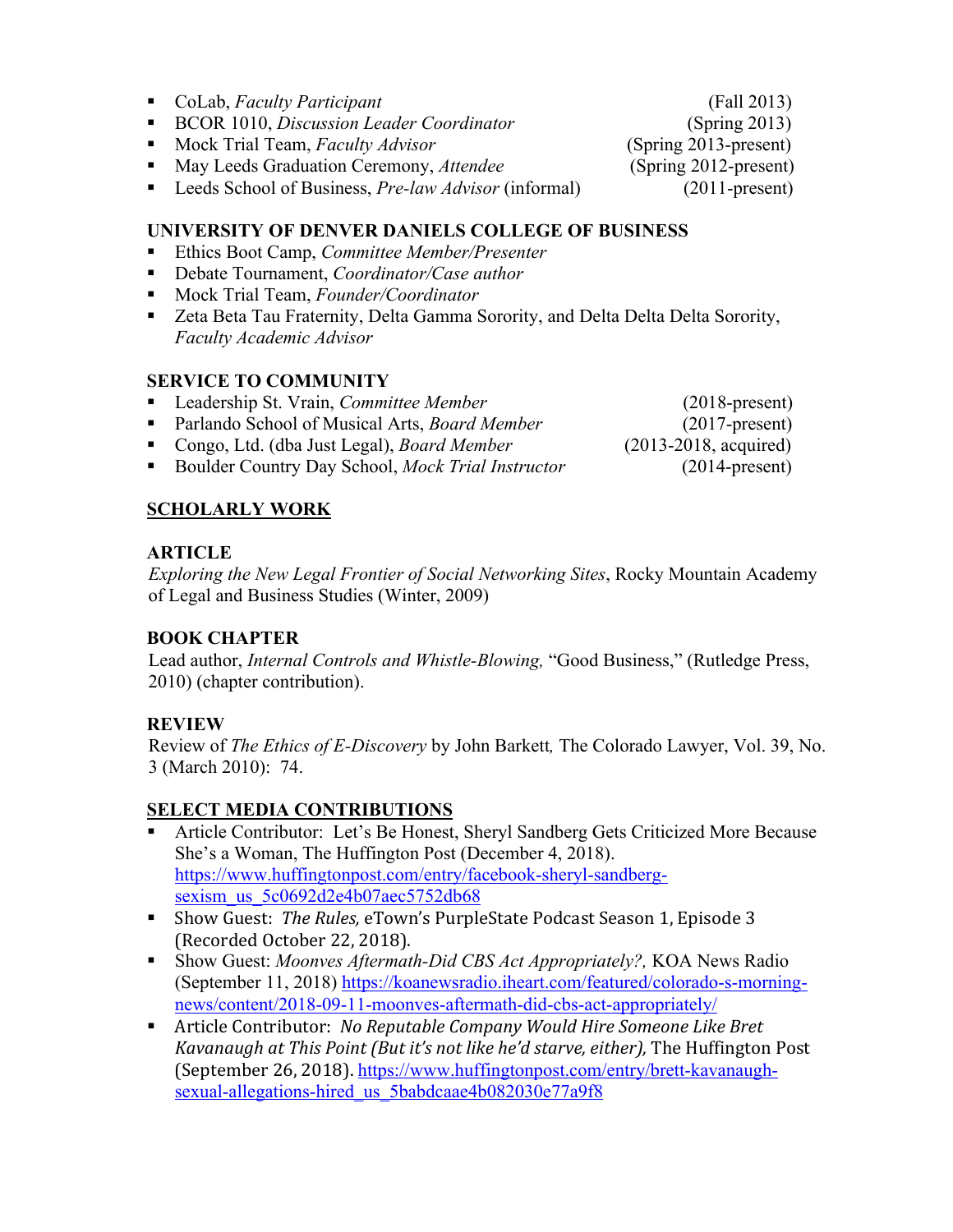- Article Contributor: The CBS Debacle Uncovered the Real 'Bad Men', The Huffington Post (September 13, 2018). https://www.huffingtonpost.com/entry/lesmoonves-cbs-fired\_us\_5b9aaea2e4b0b64a336cf51c
- Article Contributor: Les Moonves, The Most Powerful CEO to Face #MeToo, Is *Winning. So Far,* The Huffington Post (August 19, 2018; Updated August 22, 2018). https://www.huffingtonpost.com/entry/les-moonves-cbs-metoomovement\_us\_5b7727ebe4b018b93e93c431
- Radio Show Guest: *Garrison Keillor and MPR's Board of Trustees*, Minnesota Public Radio (February 28, 2018) http:// www.mprnews.org
- Article Contributor: *Exclusive:* 5 Women Sue Monster *Energy Over Abusive*, *Discriminatory Culture*, The Huffington Post (January 23, 2018) https://www.huffingtonpost.com/entry/monster-energylawsuits us 5a6280c1e4b002283002ca27

## **COURSE DEVELOPMENT**

## **LEEDS SCHOOL OF BUSINESS**

- BASE Curriculum Uplift Committee Lead, BASE 2.0, University of Colorado, Boulder, Leeds School of Business. (Fall, 2018-Present)
- Course Update Developer, *BCOR 2302 (Formerly BCOR 2003)* "Mods" Course-Ethics, University of Colorado, Boulder, Leeds School of Business. (Fall, 2018)
- Course Developer, *BCOR 2003 "Mods" Course-Ethics*, University of Colorado, Boulder, Leeds School of Business. (Fall, 2015) (course consistently receives the highest course evaluations among the new "Mods" courses)
- Course Developer, *Revised BCOR 3010*, University of Colorado, Boulder, Leeds School of Business. (Fall, 2014-Fall, 2015)
- Course Developer, *Corporate Boards*, University of Colorado, Boulder, Leeds School of Business. (Fall, 2012-Spring, 2013)

## **DANIELS COLLEGE OF BUSINESS**

- Course Developer, *Distance Learning Offering; Foundations of Business Law,* University of Denver, Daniels College of Business, Business Ethics and Legal Studies Department. (Summer, 2011)
- Course Developer, *Contracts for Business*, University of Denver, Daniels College of Business, Business Ethics and Legal Studies Department. (Summer, 2009)
- Course Developer, *E-Commerce & Ethics*, University of Denver, Daniels College of Business, Business Ethics and Legal Studies Department. (Summer, 2008).

## **PRESENTATIONS**

## **INVITED PRESENTATIONS**

- <sup>■</sup> *Online Zoom Debates,* Teaching Workshop, University of Colorado Boulder, Leeds School of Business, Boulder, Colorado (June, 2020)
- Sample Business Lecture, Office of Admissions' Admitted Student Day, University of Colorado Boulder, Leeds School of Business, Boulder, Colorado (upcoming, April, 2019)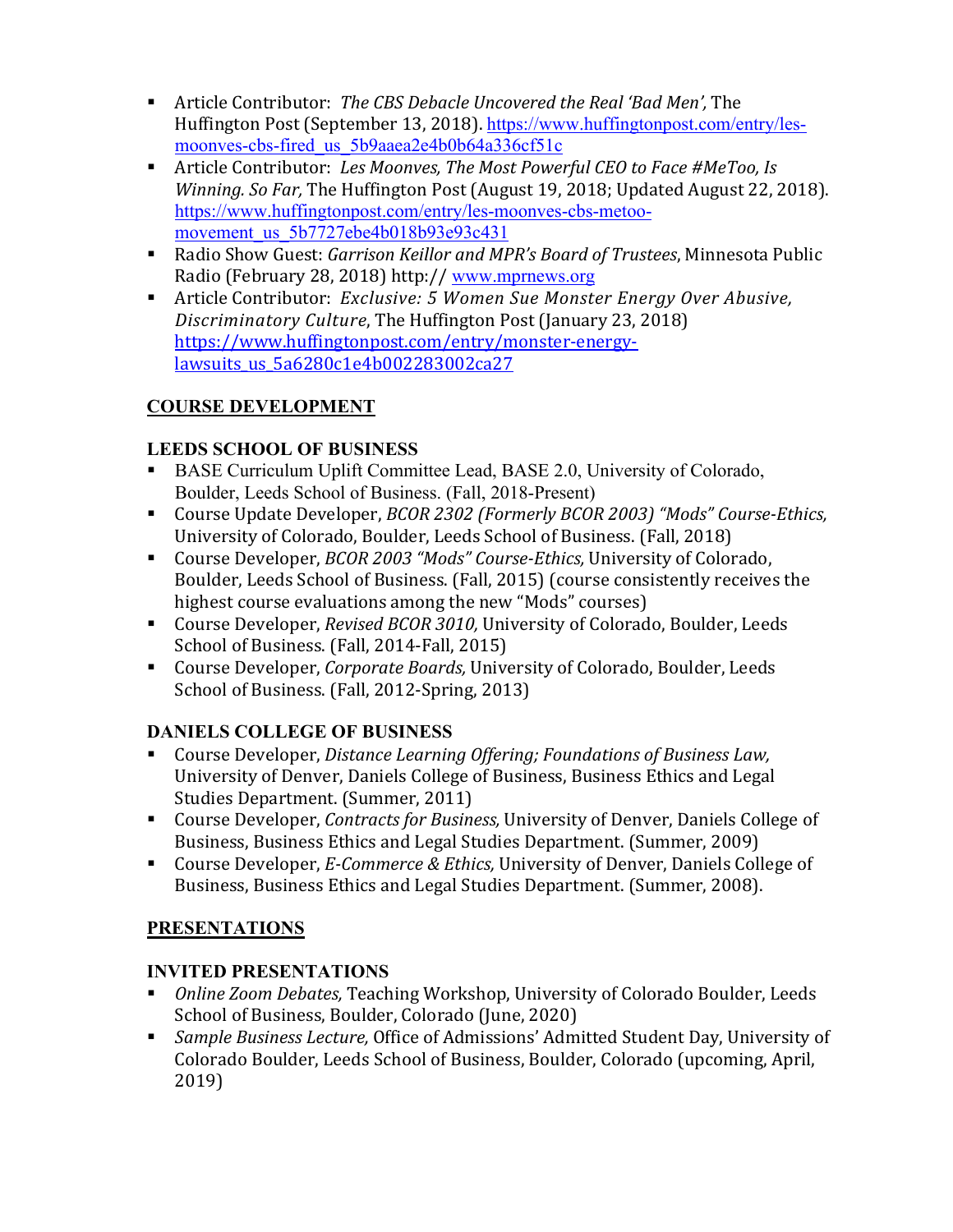- *Women in Business, Leeds Scholars Program Women's Conference, University of* Colorado Boulder, Leeds School of Business, Boulder, Colorado (November, 2016)
- *Audit Committee Responsibilities,* presented to the Rocky Mountain Securities Conference, Denver, Colorado (May, 2015)
- *Advanced Legal Topics,* presented to the Entrepreneurship Program, University of Colorado Boulder, Leeds School of Business, Department of Management, Boulder, Colorado (August, 2014)
- *Career Opportunities Panel*, presented at the Women in Law Day Conference, Colorado Law School, Boulder, Colorado (April, 2013)
- *Wikis, Blogs, and Facebook, Oh My!,* presented to the Graduate Teaching Program, Boulder, Colorado (October, 2012)
- *Wikis, Blogs, and Facebook, Oh My!,* presented at COLTT, 2012 (Colorado Learning and Teaching with Technology Annual Conference), Boulder, Colorado (August, 2012)

## **OTHER PRESENTATIONS**

- *Speaker, Heart2Heart*, Leeds Student Council Presentation, University of Colorado, Leeds Business School, Boulder, Colorado (Fall, 2018 & 2019)
- *Speaker, Kappa Alpha Theta,* University of Colorado, Leeds Business School, Boulder, Colorado (December, 2016; Invited, but unable to attend, December, 2017)
- *Facilitator, Lodewijk deVink's "The Patient is Still Waiting,"* University of Colorado, Leeds Business School, Boulder, Colorado (April, 2014)
- *Legal Implications of Social Media,* presented to Pr. Kai Larsen's Privacy in the Age of Facebook class, University of Colorado, Leeds Business School, Boulder, Colorado (October, 2011)
- *Charting a Successful Academic Path, Delta Delta Delta Sorority, University of* Denver, Denver, Colorado (May, 2011)
- *Legal Risks of Underage Drinking and Over-Consumption, Risk Management* Symposium, University of Denver Greek Life, Denver, Colorado (April, 2011)
- *Leadership and Ethics,* presented to Delta Sigma Pi, University of Denver, Denver, Colorado (November, 2010)
- *A Message to the Next Generation,* presented to Delta Gamma Sorority, University of Denver, Denver, Colorado (November, 2010)
- Remaining Focused, presented to Zeta Beta Tau Fraternity, University of Denver, Denver, Colorado (November, 2010)
- *Ethics in the Workplace,* presented to over 200 students at the Ethics Boot Camp, University of Denver, Denver, Colorado (October, 2010) (One of the highest ranked/evaluated presentations by students)
- *Drive: How to Find it and Maintain it, Zeta Beta Tau Fraternity, University of* Denver, Denver, Colorado (February, 2010)
- *How to Translate Business Concepts into Contract Provisions: The Need for a Stand-Alone Contracts Course at Business Schools, Presented at Rocky Mountain Academy* of Legal and Business Studies, Vail, Colorado (October, 2009)
- *Facebook as a Pedagogical Tool,* presented to the Technology Section Breakfast, Academy of Legal Studies in Business, Denver, Colorado (August, 2009)
- *Career/Family Balance,* presented to Professor Ty Tashiro's President's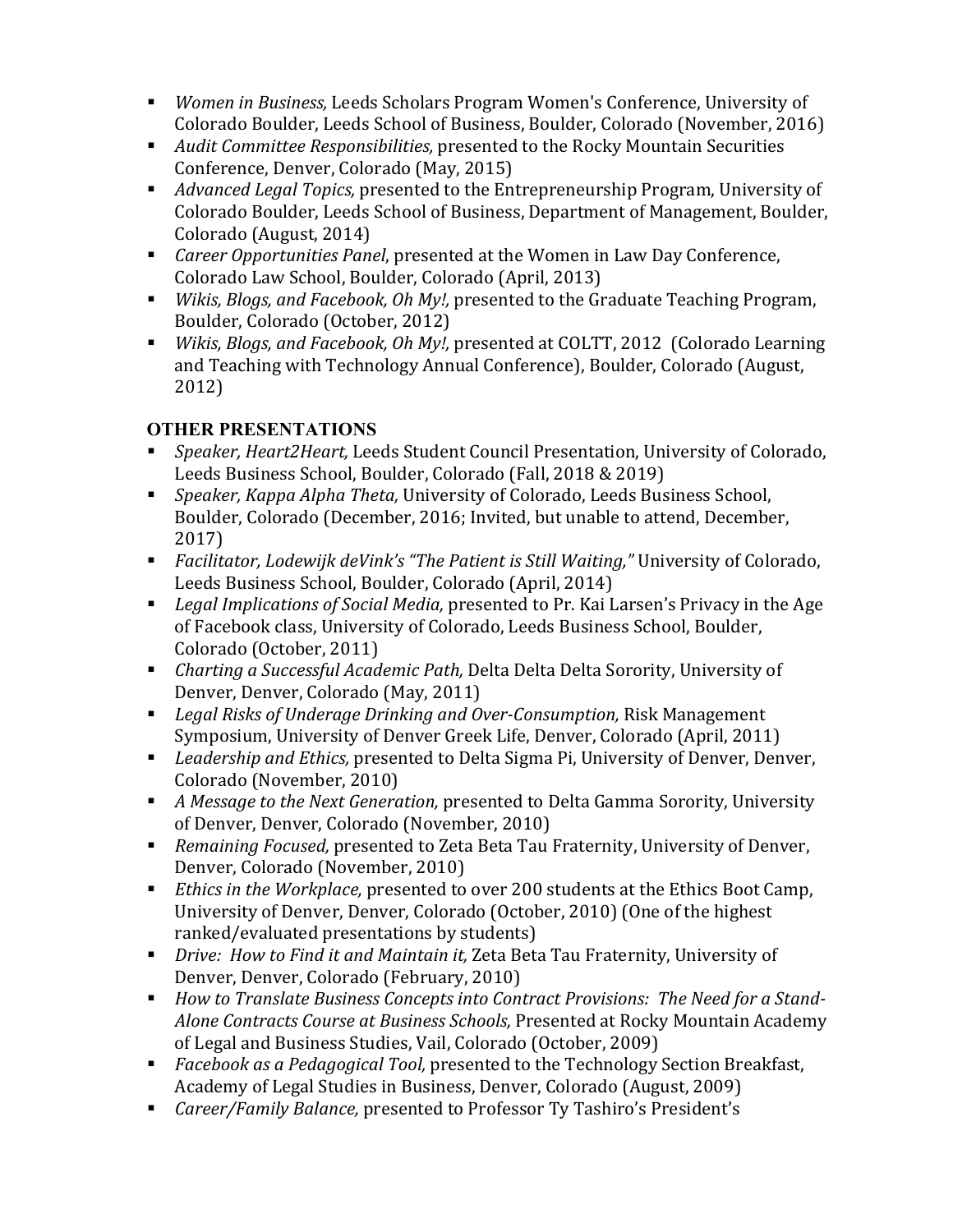Leadership Class, University of Colorado, Leeds Business School, Denver, Colorado (March, 2009)

- *Exploring the New Legal Frontier of Social Networking Sites, presented at the Rocky* Mountain Academy of Legal and Business Studies, Vail, Colorado (October, 2008)
- Form over Substance: How Companies Compromise Ethics when Taken Public, presented at the Academy of Legal Studies in Business, Long Beach, California (August, 2008)
- *No More Excuses,* presented as guest lecture for students enrolled in the Business Environment class, University of Denver, Denver, Colorado (May, 2008)
- Ten Things You Need to Know Before the Real World, presented to Zeta Beta Tau Fraternity, University of Denver, Denver, Colorado (March, 2008)
- *No More Excuses,* presented as "Success Seminar," Division of Student Life, University of Denver, Denver, Colorado (February, 2008)
- Ten Things You, as Women, Should Know, presented to Delta Gamma Sorority, University of Denver, Denver, Colorado (February, 2008)

## **PROFESSIONAL CONFERENCES**

- Conscious Capitalism Conference, *Center for Education on Social Responsibility*, *Leeds School of Business,* University of Colorado, Boulder, Boulder, Colorado (Winter, 2014)
- Sustainability Conference (AACSB) (Summer, 2013)
- Conscious Capitalism Conference, *Center for Education on Social Responsibility*, Leeds School of Business, University of Colorado, Boulder, Boulder, Colorado  $(Spring, 2013)$
- Curriculum Think Tank, Center for Education on Social Responsibility, Leeds School *of Business, University of Colorado, Boulder, Boulder, Colorado (July, 2012)*
- Newton Leadership Chair Colloquium, *Office of the Provost*, University of Colorado, Boulder, Boulder, Colorado (May, 2012)
- CTRL+ALT+Leeds Technology Training, *Leeds School of Business*, University of Colorado, Boulder, Boulder, Colorado (May, 2012)
- SEE Conference-Sustainability, Ethics and Entrepreneurship, University of Denver, Denver, Colorado (April, 2012)
- IECE's "Peak 2 Peak" Colloquium on Sustainability Pedagogy, *Office of Academic Affairs,* University of Colorado, Boulder, Boulder, Colorado (December, 2011)
- Academy of Legal Studies in Business (2008, 2009)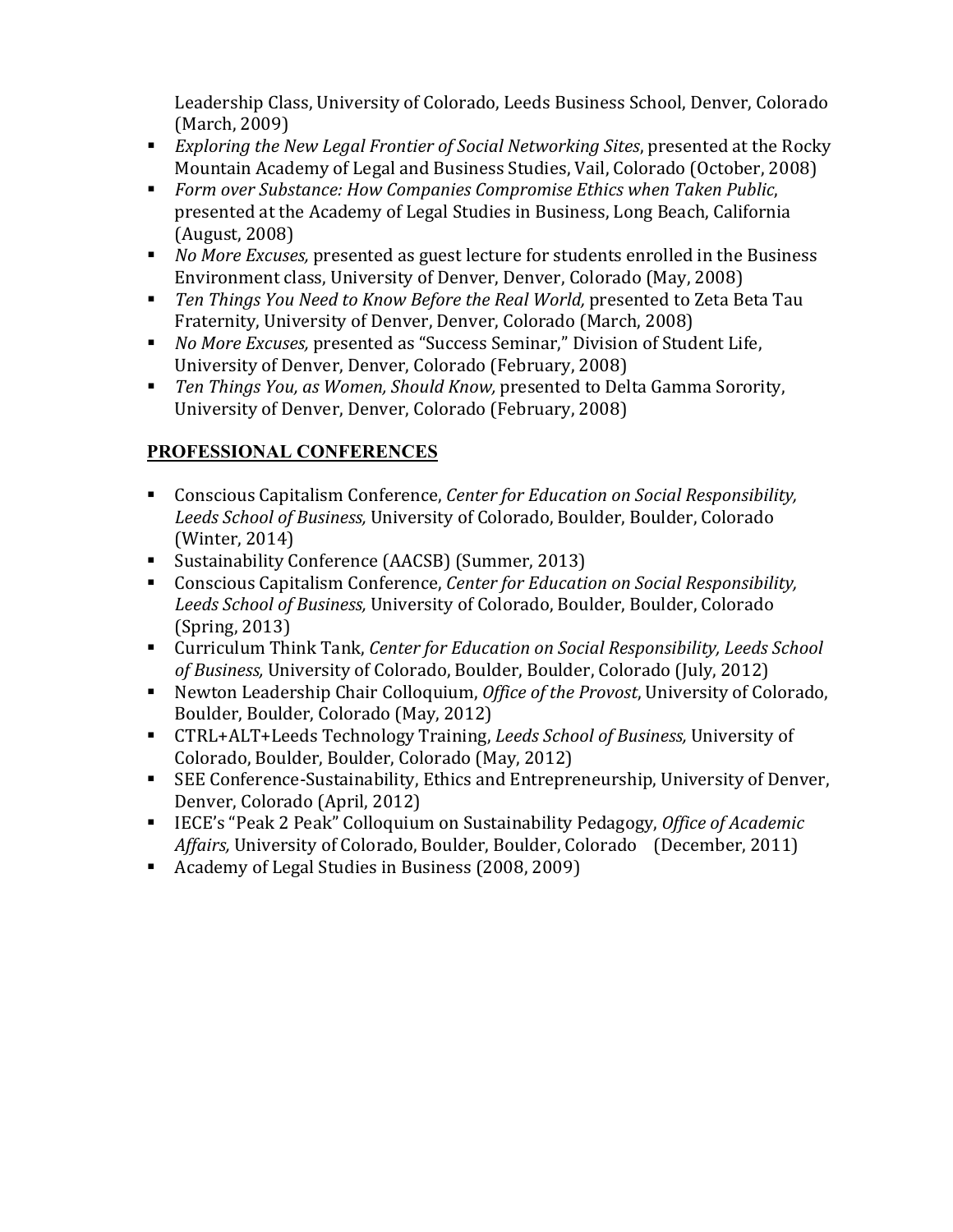### **PROFESSIONAL EXPERIENCE**

#### MAGISTRATE JUDGE CRAIG B. SHAFFER

United States District Court**,** Denver, Colorado *Permanent Law Clerk*

- Researched and drafted analyses and memoranda with respect to criminal and civil federal law including various discovery and Eighth Amendment issues.
- Drafted orders and recommendations with respect to prisoner and pro se litigant complaints, writs of habeas corpus, motions to compel arbitration, and various pre-trial motions.
- § Published opinions: *Edlund v. United States*, 2005 WL 928519 (D. Colo. 2005); *Public Serv. Co. of Colo. v. Board County Comm'r*, 2005 WL 2293650 (D. Colo. 2005); *Qz'etax v. Ortiz*, 2006 WL 515612 (10th Cir. 2006) (order by Tenth Circuit Court of Appeals affirming Recommendation).

#### THE HONORABLE ROBERT E. BLACKBURN United States District Court, Denver, Colorado

March 2002-March 2004

*Permanent Law Clerk*

- § Researched and drafted orders, memoranda, and jury instructions with respect to criminal and civil federal law including Title VII, securities fraud, felon with a gun, and destruction to federal property.
- Managed and swiftly resolved all matters relating to over 150 case files representing one-half of civil and criminal docket and one-half of bankruptcy and social security appellate docket.
- Advised judge during jury trials, motions hearings, and jury instruction conferences.
- Published opinion: *San Juan Citizens' Alliance v. Babbitt*, 228 F.Supp.2d 1224 (D. Colo. 2002) (drafted order on behalf of Judge Blackburn).

GIBSON, DUNN & CRUTCHER, LLP,

October 2000- September 2001

Denver, Colorado *Associate Attorney* 

- Drafted license, distribution, outsourcing, software development, and other technology transfer agreements.
- Provided transactional advice and counseling to technology companies regarding licensing issues.
- Researched and drafted memoranda.
- Pro-Bono: Assisted Legal Center for People with Disabilities and Older People in renewing its contract with the State of Colorado.

GIBSON, DUNN & CRUTCHER, LLP,

Denver, Colorado

*Summer Associate*

• Drafted sections of summary judgment motion for major environmental litigation.Researched and drafted litigation analyses and memoranda.

June-August 1999

October 2004-April 2007